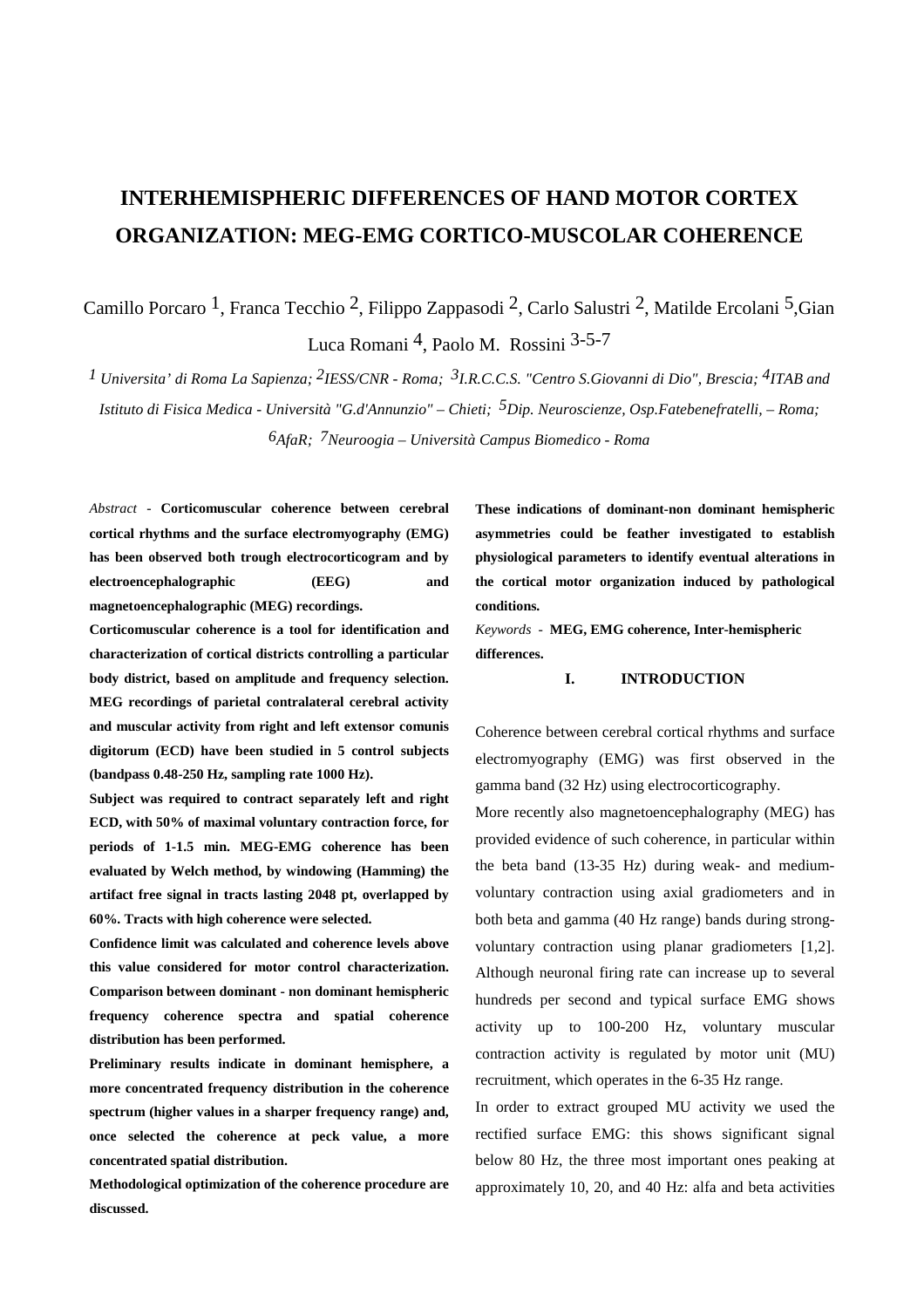| <b>Report Documentation Page</b>                                                                                                                                                                                                                                                           |                           |                                                    |
|--------------------------------------------------------------------------------------------------------------------------------------------------------------------------------------------------------------------------------------------------------------------------------------------|---------------------------|----------------------------------------------------|
| <b>Report Date</b><br>25OCT2001                                                                                                                                                                                                                                                            | <b>Report Type</b><br>N/A | Dates Covered (from to)                            |
| <b>Title and Subtitle</b><br>Interhemispheric Differences of Hand Motor Cortex<br>Organization: MEG-EMG Cortico-Muscolar Coherence                                                                                                                                                         |                           | <b>Contract Number</b>                             |
|                                                                                                                                                                                                                                                                                            |                           | <b>Grant Number</b>                                |
|                                                                                                                                                                                                                                                                                            |                           | <b>Program Element Number</b>                      |
| Author(s)                                                                                                                                                                                                                                                                                  |                           | <b>Project Number</b>                              |
|                                                                                                                                                                                                                                                                                            |                           | <b>Task Number</b>                                 |
|                                                                                                                                                                                                                                                                                            |                           | <b>Work Unit Number</b>                            |
| Performing Organization Name(s) and Address(es)<br>Universita di Roma La Sapienza;                                                                                                                                                                                                         |                           | <b>Performing Organization Report Number</b>       |
| <b>Sponsoring/Monitoring Agency Name(s) and Address(es)</b><br>US Army Research, Development & Standardization Group<br>(UK) PSC 802 Box 15 FPO AE 09499-1500                                                                                                                              |                           | <b>Sponsor/Monitor's Acronym(s)</b>                |
|                                                                                                                                                                                                                                                                                            |                           | <b>Sponsor/Monitor's Report Number(s)</b>          |
| <b>Distribution/Availability Statement</b><br>Approved for public release, distribution unlimited                                                                                                                                                                                          |                           |                                                    |
| <b>Supplementary Notes</b><br>Papers from the 23rd Annual International Conference of the IEEE Engineering in Medicine and Biology, October<br>25-28, 2001, held in Istanbul, Turkey. See also ADM001351 for entire conference on cd-rom., The original document<br>contains color images. |                           |                                                    |
| <b>Abstract</b>                                                                                                                                                                                                                                                                            |                           |                                                    |
| <b>Subject Terms</b>                                                                                                                                                                                                                                                                       |                           |                                                    |
| <b>Report Classification</b><br>unclassified                                                                                                                                                                                                                                               |                           | <b>Classification of this page</b><br>unclassified |
| <b>Classification of Abstract</b><br>unclassified                                                                                                                                                                                                                                          |                           | <b>Limitation of Abstract</b><br>UU                |
| <b>Number of Pages</b><br>3                                                                                                                                                                                                                                                                |                           |                                                    |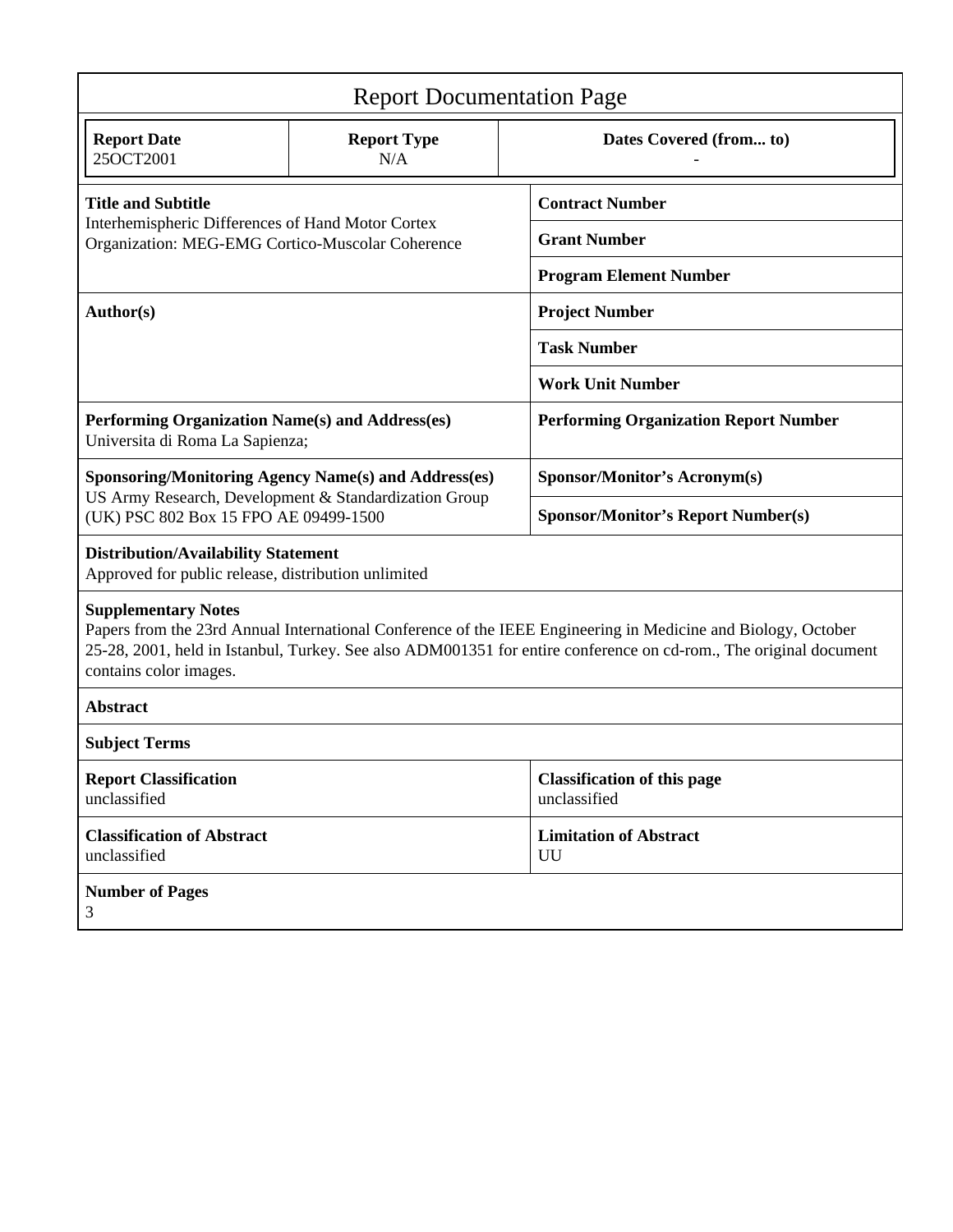characterize cerebral rhythms in cortical sensorimotor areas.

Two main aspects are related to corticomuscular coherence: the ability of localizing the cortical districts controlling a particular body district [3,4] based on amplitude and frequency selection, and temporal information about conduction times of the rhythmic drive from motor cortex to motor neuron pools based on the phase difference dynamics [3].

In the present study, EMG-MEG coherence was evaluated in both hemispheres during extension of the contralateral hand in order to evaluate the interhemispheric characteristics of the motor cortex organization.

## **II. SUBJECTS AND METHODS**

MEG recordings of parietal contralateral cerebral activity and muscular activity from right and left extensor comunis digitorum (ECD) have been studied in 5 control subjects (bandpass 0.48-250 Hz, sampling rate 1000 Hz). Subjects were required to contract separately left and right ECD, with 50% of maximal voluntary contraction force, for periods of 45-60 sec. MEG-EMG coherence was evaluated by Welch method, by windowing (Hamming) the artifact free signal in tracts lasting 2048 points, with 60% overlapping.

Confidence limit was calculated and coherence levels above this value was considered for motor control characterization.

Moreover in the same cerebral region, the response to somatosensory stimulation (somatosensory evoked fields = SEF) of the contralateral median nerve has been recorded.

Hemispheric frequency coherence spectra were compared in order to check for differences between the dominant and the non-dominant hemispheres.

Channels with maximal coherence were selected in each hemisphere, and the difference among the two were evaluated in terms of bandwidth and amplitude.

At the frequency point of maximal coherence in each hemisphere, the spatial distribution in the parietal region has been considered: comparison was performed between the distributions in the two hemispheres, and between motor coherence with respect to somatosensory organization

### **III. RESULT**

No significant coherence (all values above confidence limit level) was found between MEG signals and EMG activity of the non-contracted muscle.

Comparison between somatosensory cortex, as evaluated by the spatial distribution at the latency of the primary somatosensory activation, and motor cortex organizazion, as described by the coherence spatial distribution, showed more anterior location of the former with respect to the latter.

Preliminary results indicate a more concentrated frequency distribution of the coherence spectrum in the dominant hemisphere (Fig): in fact, higher values resulted in a sharper frequency range during the extension of the contralateral hand. Furthermore, once